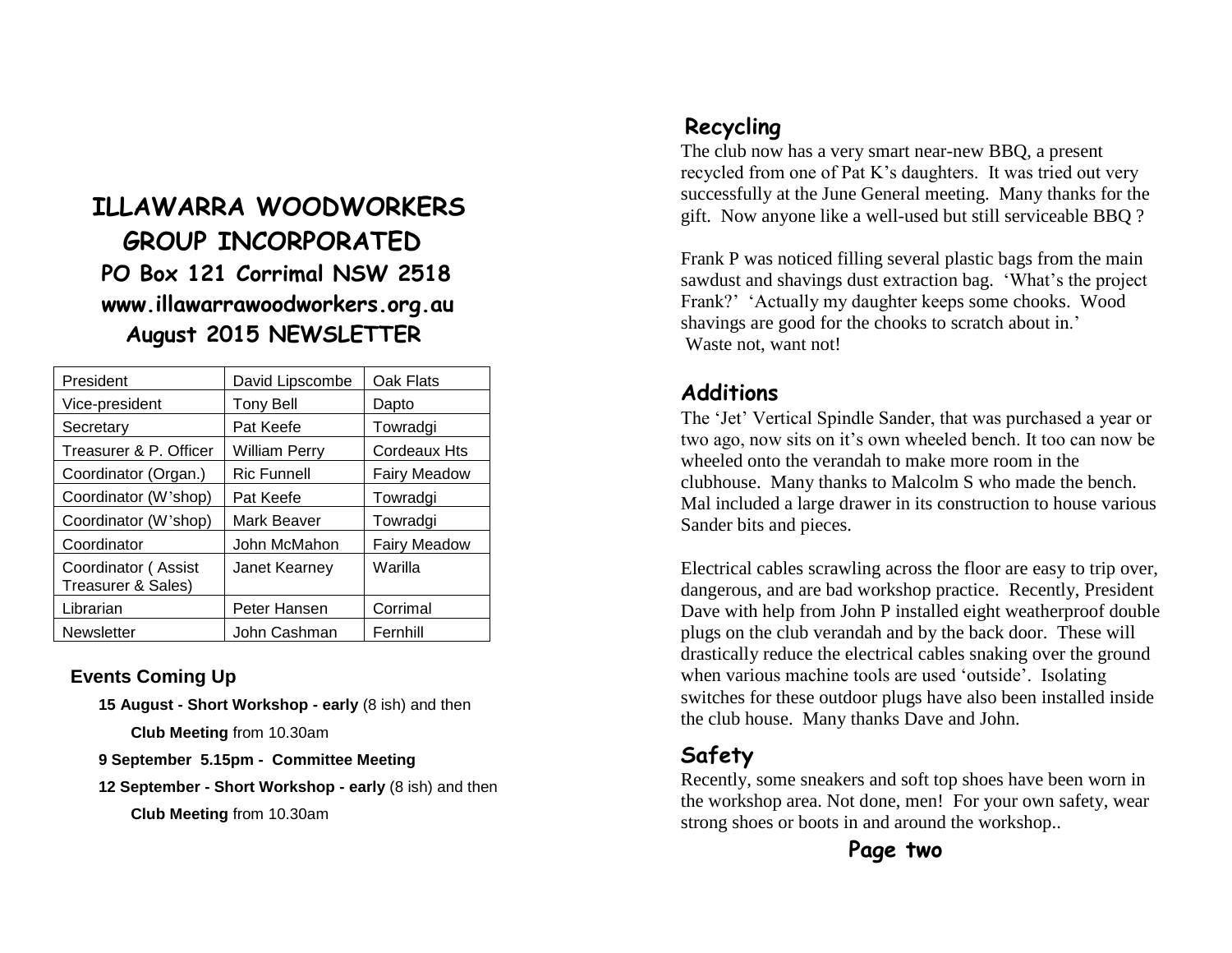#### **Scrolling Away**

Bill Hedley, currently in a home for older citizens, was the club's scroll sawer par excellence. Bill would consistently show one intricately scroll sawed clock after another at various Show and Tell evenings. But Bill is far from the only club member to switch on his



or her scroll saw

Scroll work used to be called Fretwork: created by sawing ornate intricate patterns with many sharp turns. It began 3000+ years ago with fretted inlays on Egyptian furniture, probably cut with a knife. Some members are sure to remember when in schooldays cutting out animals and other shapes from 3ply.

In the 1800s and 1900s fretwork was done with hand fretsaws or foot-powered saws. In the 1920s scroll saws were designed for use with electric motors. Scrolling was often

used in the front of early radio cabinets and gramophones

The inventor of the scroll saw was Andre Charles Boule. He began cutting intricate designs for the French upper crust during the long reign of Louis XIV. Boule's furniture was used in chateaux mentioned in the stories of Alexander Dumas and is now prized by antique furniture collectors, and it's not cheap!

*The Hobby Turner* June 2015

**Page three**

#### **MARGARET HESP**

Margaret has been with the club for two or three years now. She met



Kate Morris at a painting class and Kate encouraged her to come to the Woodies on a Saturday morning. Kate is currently up in Brisbane, but Margaret is often at the club on Saturday mornings. *What would you like to do?* I wouldn't mind having a go on a lathe. But so far they have said that they haven't had teachers available. I hope that will change!

Margaret was born in New Zealand in a little town called

*Margaret's (no smiles) Passport Photo* Hawera. Her Dad started work as a Telegraph boy, and worked his way up. He met and married her mother who was a telephone operator. Later the family; the parents, two girls and two boys moved to Palmerston North where Margaret finished Primary School and High School. There was plenty of music in the family. Her grandma played the piano and her father the ukulele. And among the younger fry there was piano, guitar, and drums and everyone sang heartily.

*And were there many Maoris around?* A few. I can't remember seeing a lot. Maybe one or two were there at school, but mostly you just knew they were around.

After school she tried nursing for a few months but it wasn't her cup of tea. Then she worked on a cousin's farm for a while, then worked at a hotel in a variety of positions and then as a masseur.

*Did you do a course or something to become a masseur?* Nah. It was learn on the job. And I've got strong arms

#### **Page four**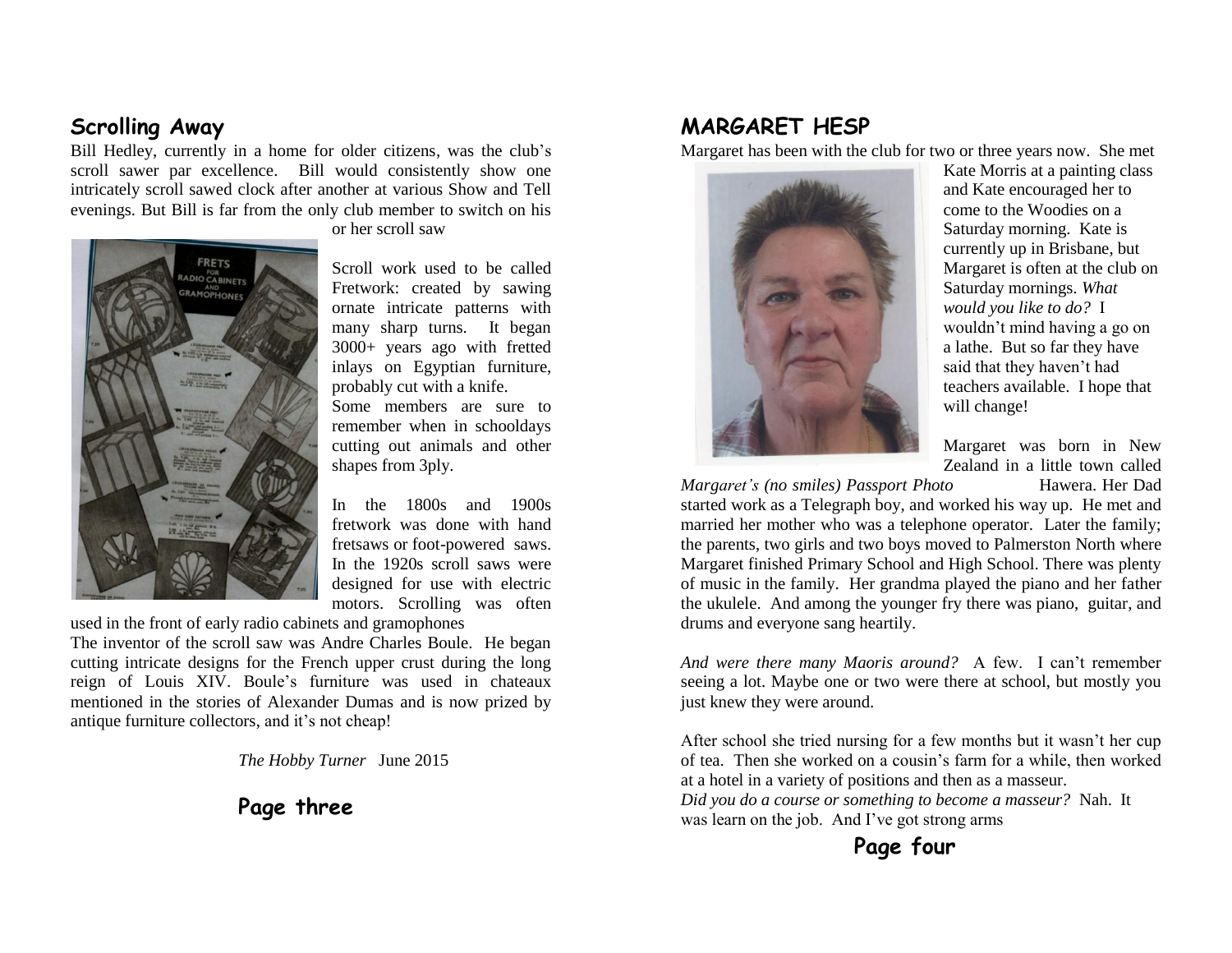Then I came over here. My sister and a brother had come over, and it seemed the natural thing to do. I got a job in a Bistro for a while and, then I took a course in Childcare, got a Certificate and did that for a while. I had a few different jobs, and was occasionally out of work. At last I had a job looking after disabled adults, mostly daytime work, but occasionally sleeping overnight. I kept that position for 11 or 12 years, but eventually had to give it up because arthritis was catching up with me, so there it is.

*You Swim ?* Yes, I swim at Towradgi, but I prefer the surf to the pool. In winter I've been swimming at the Sport and Leisure Centre. You pay for a month and then its six bucks a time. You swim, then go to the spa and then have a sauna. I go a couple of times a week. *What else do you like besides swimming?* I visit an old lady, Pat, once a week. She lives on her own, but me and another lady call in on her. It's organized through the Council's 'Volunteer' scheme. I often take her down to the beach for a while. She likes that. We tried to get her interested in a Seniors group: you know, go on outings, and play cards together, but she prefers being on her own.

*And what do you do to please yourself?* I go to art classes every fortnightI paint whatever the teacher instructs us. We began making dolls, and then I made a mouse out of French knitting. Sadly our art teacher recently resigned. Then the art shop, suggested that we get guest teachers. That works out some times, but it would be nice to have a permanent teacher again. I also watch the tennis on TV. I used to play a lot. I got to be pretty good and enjoyed it.

*And travelling?* I'd go back to NZ occasionally. The last time was in 2012, just before my Mum died. My Dad died years ago. And apart from visiting NZ, in July I'm off overseas on my first big trip, England, Ireland and Europe. I'll be on my own, but will join a group over there. That'll be fun, though cripes, I don't know how I'll last flying for 14 hours to Dubai without a cigarette!

*Well, good luck Margaret! Nice to have you with us!*



Trainers – Peter H, Tony B, Keith G, John P, and Rick F Boys – Paul, Bradley,.Daniel, Dash and Coby

*Photo:* Dave Lipscombe

This photo was taken on the last training day, when the boys were presented with their achievement plaques. These plaques were made and inscribed by the multi-skilled Rick Funnell.

### **'Ministry of DeFence'**

Approval for the fence around the club building and car park happened just before the mid-year school holidays. The Saturday workshop attendees got stuck into erecting the fence. 15 attended on 10 July to almost complete the fence. Well done! Only one length of fence remains to be erected, along with closing in the southern (weather end) of the verandah Thanks to everyone who helped. And congrats to the Minister

**BBQs** have been held quite regularly during winter, and it has been suggested that a gold coin offering could be made. Such donations might even be used to extend the BBQ menu !



 **Page five**